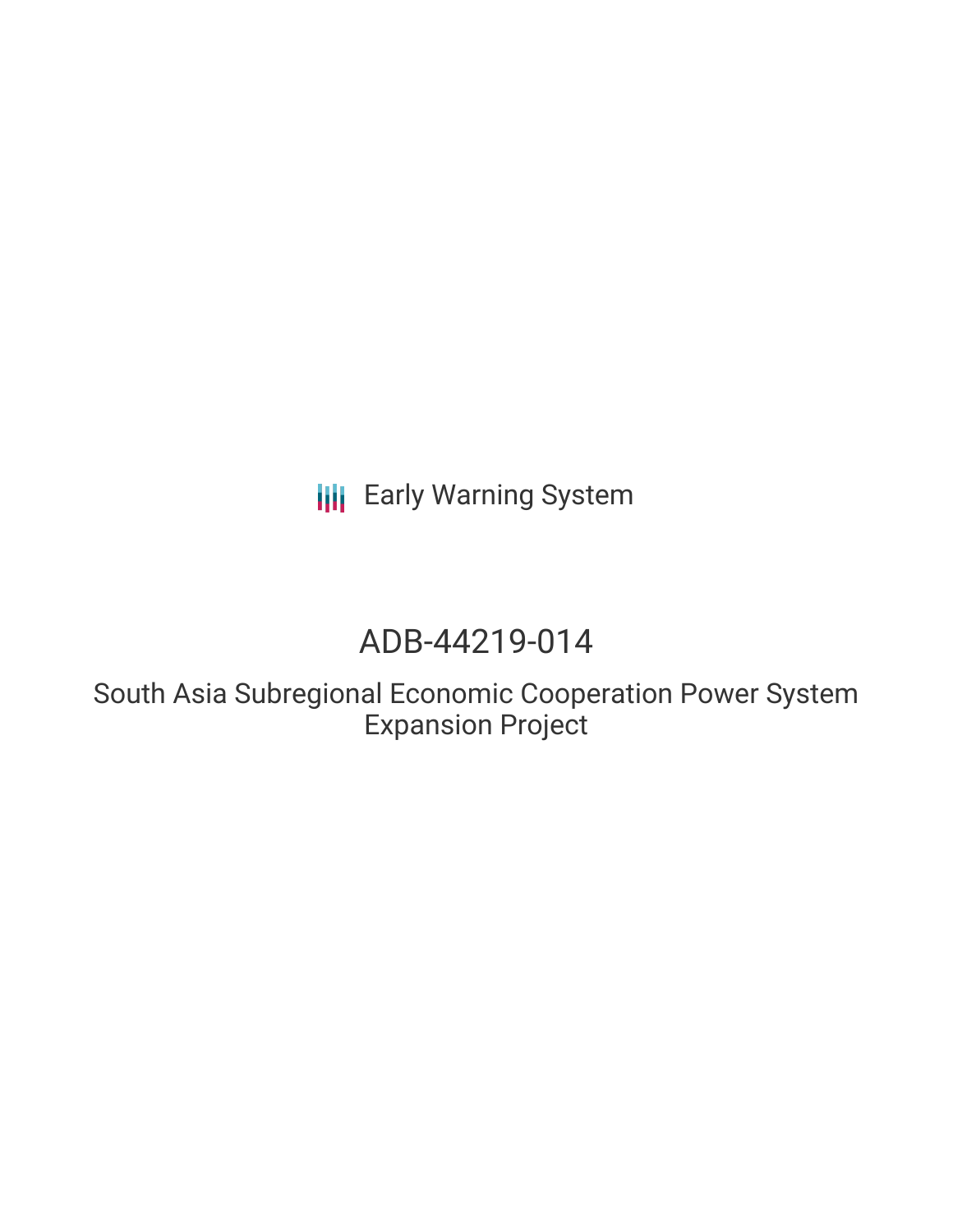

#### **Quick Facts**

| <b>Countries</b>               | Nepal                                                                   |
|--------------------------------|-------------------------------------------------------------------------|
| <b>Financial Institutions</b>  | Asian Development Bank (ADB)                                            |
| <b>Status</b>                  | Active                                                                  |
| <b>Bank Risk Rating</b>        | A                                                                       |
| <b>Voting Date</b>             | 2014-07-04                                                              |
| <b>Borrower</b>                | Alternative Energy Promotion Center (AEPC)                              |
| <b>Sectors</b>                 | Construction, Energy, Hydropower, Infrastructure, Technical Cooperation |
| <b>Investment Type(s)</b>      | Grant, Loan                                                             |
| <b>Investment Amount (USD)</b> | \$180.00 million                                                        |
| <b>Grant Amount (USD)</b>      | $$0.50$ million                                                         |
| <b>Project Cost (USD)</b>      | \$368.00 million                                                        |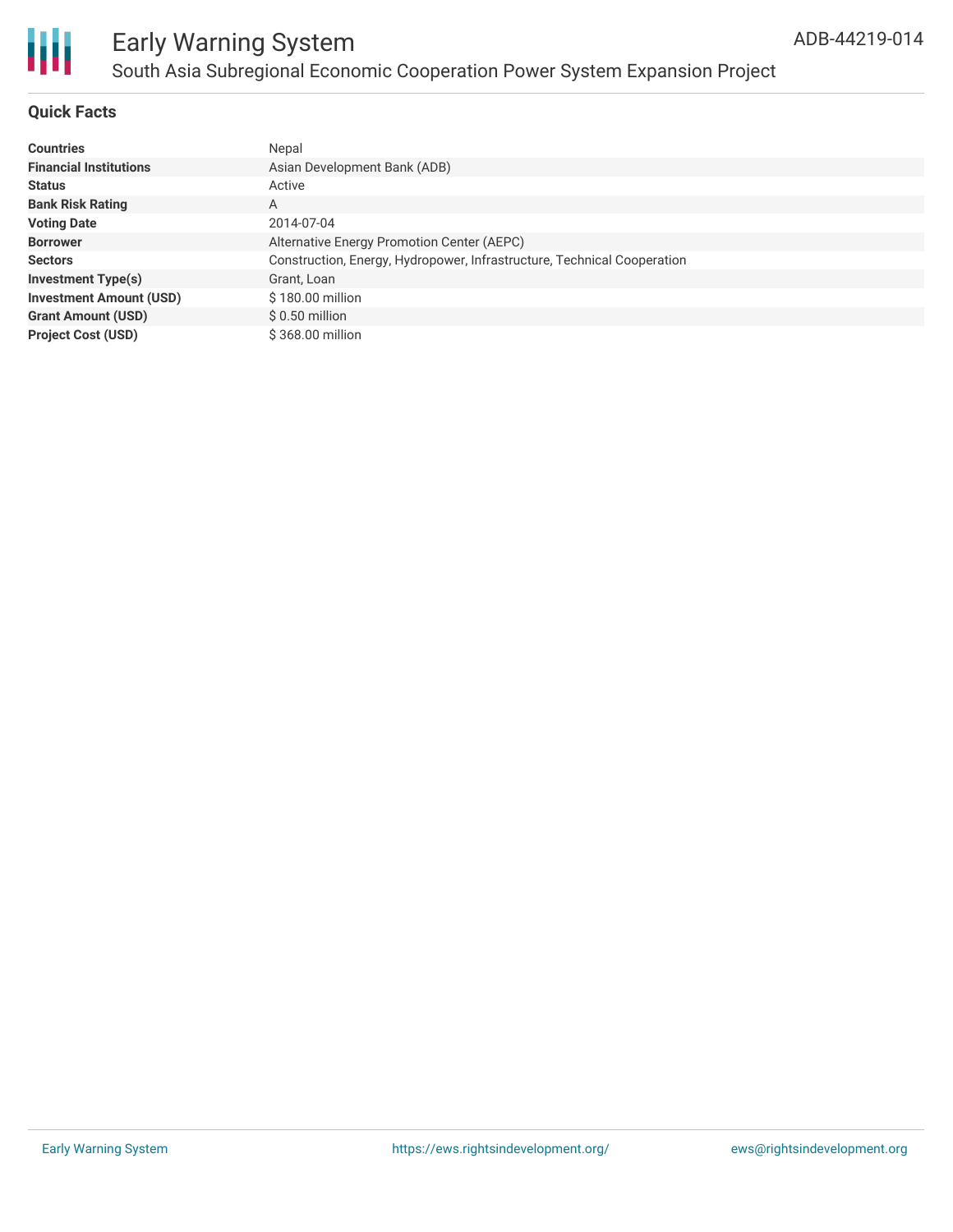

# Ш

### **Project Description**

This project increases capacity of the national power grid and enhances renewable energy development. The South Asia Subregional Economic Cooperation Power System Expansion Project builds more than 200 kilometers of power transmission lines, as well as substations, along Kali Gandaki corridor in the Himalayas and Marsyangdi-Kathmandu route. The project is also building or upgrading more than 1,000 kilometers of power distribution lines in the east, central, and west regions of the country. The project is building small hydroelectric power plants, as well as mini-grid based solar and solar/wind hybrid energy systems.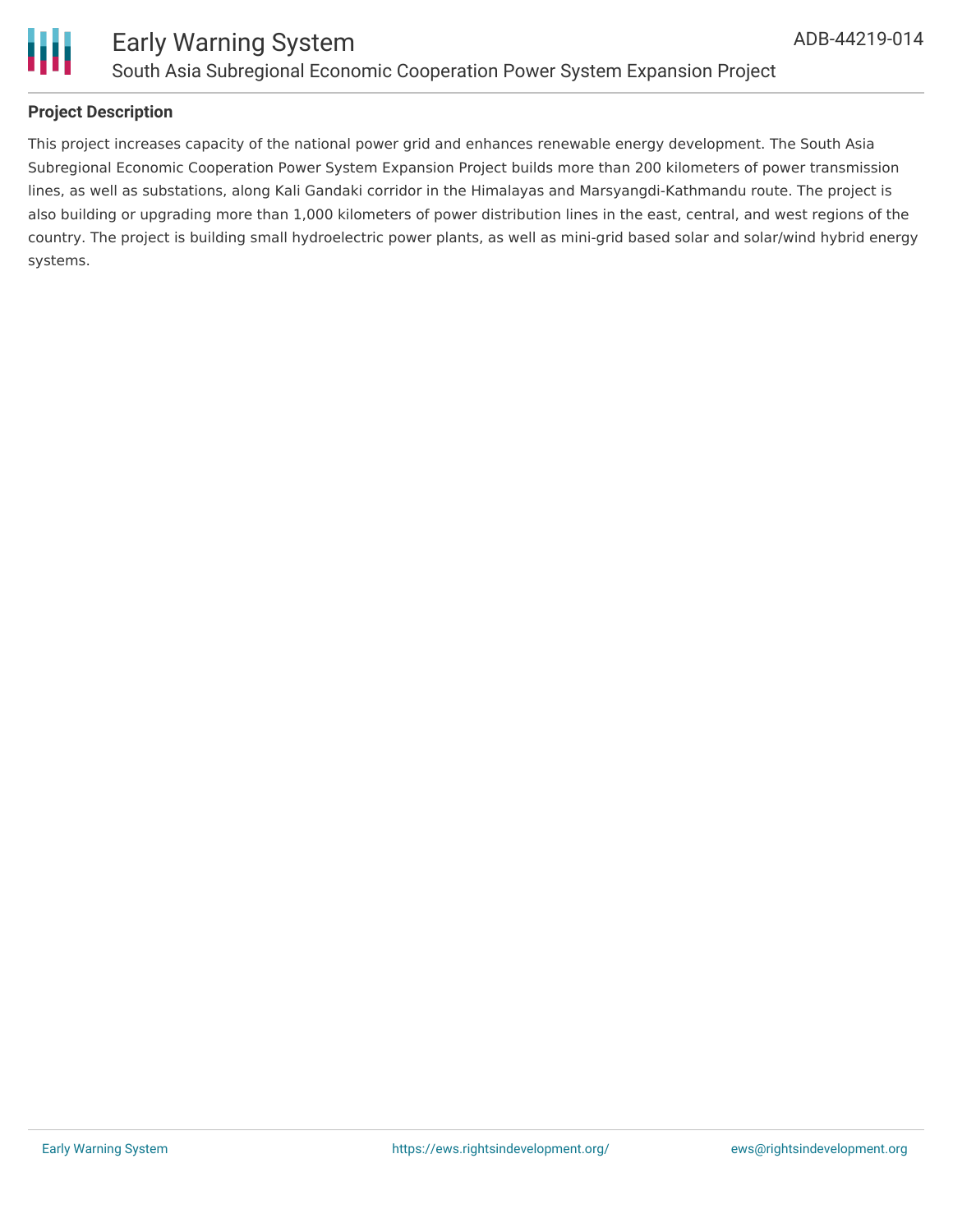

## Early Warning System South Asia Subregional Economic Cooperation Power System Expansion Project

#### **Investment Description**

Asian Development Bank (ADB)

This project is funded by: ADB (Loan): US\$ 180.00 million Technical Assistance Special Fund (ADB): US\$ 500,000.00

European Investment Bank (Loan): US\$ 120.00 million Strategic Climate Fund (Grant): US\$ 20.00 million Government of Norway (Grant): US\$ 60.00 million Strategic Climate Fund (Grant): US\$ 11.20 million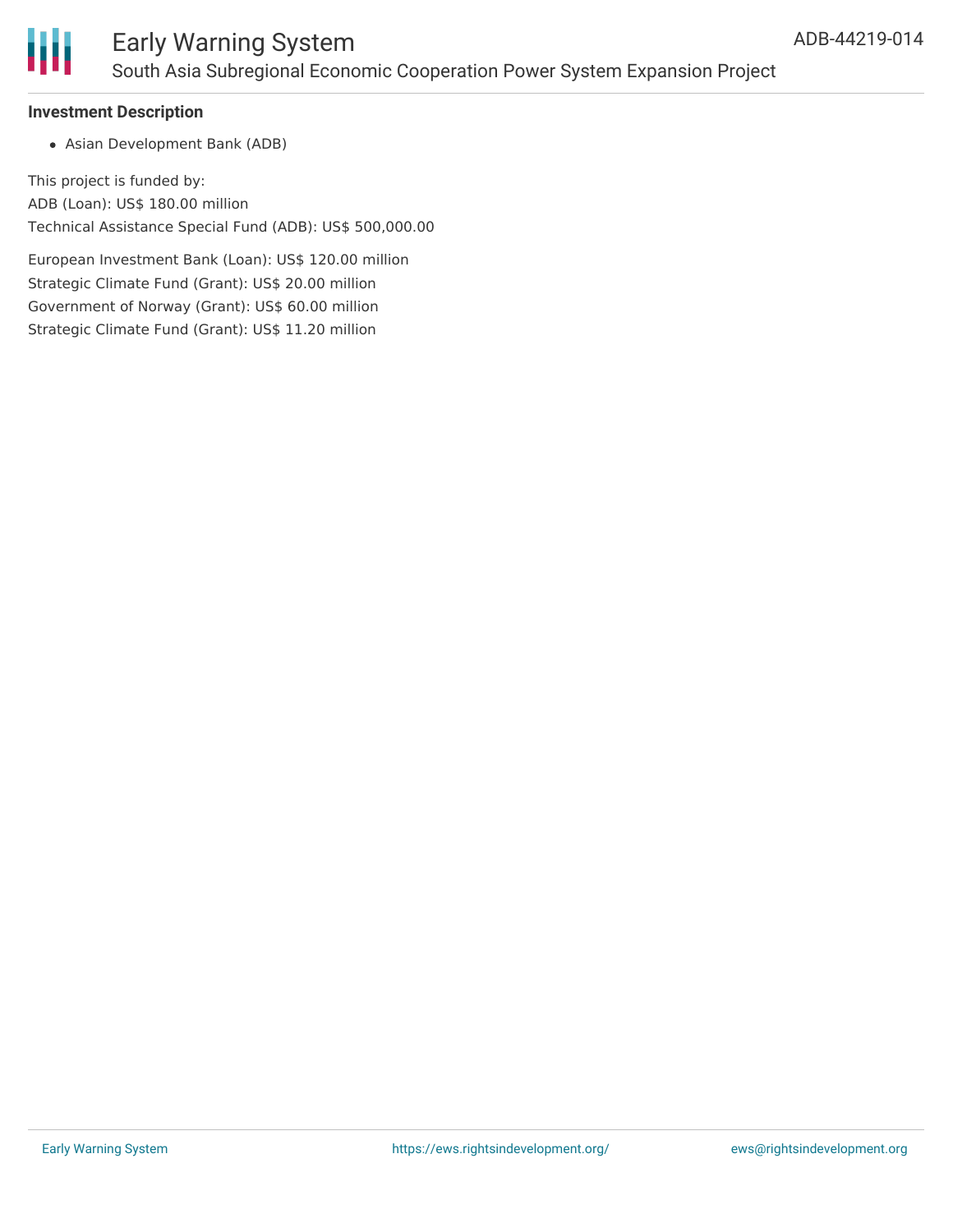

#### **Contact Information**

Alternative Energy Promotion Center (AEPC) INFO@AEPC.GOV.NP Khumaltaar Heights Lalitpur Sub Metropolitan City Nepal

Nepal Electricity Authority Sanepa, Lalitpur Nepal

#### ACCOUNTABILITY MECHANISM OF ADB

The Accountability Mechanism is an independent complaint mechanism and fact-finding body for people who believe they are likely to be, or have been, adversely affected by an Asian Development Bank-financed project. If you submit a complaint to the Accountability Mechanism, they may investigate to assess whether the Asian Development Bank is following its own policies and procedures for preventing harm to people or the environment. You can learn more about the Accountability Mechanism and how to file a complaint at: http://www.adb.org/site/accountability-mechanism/main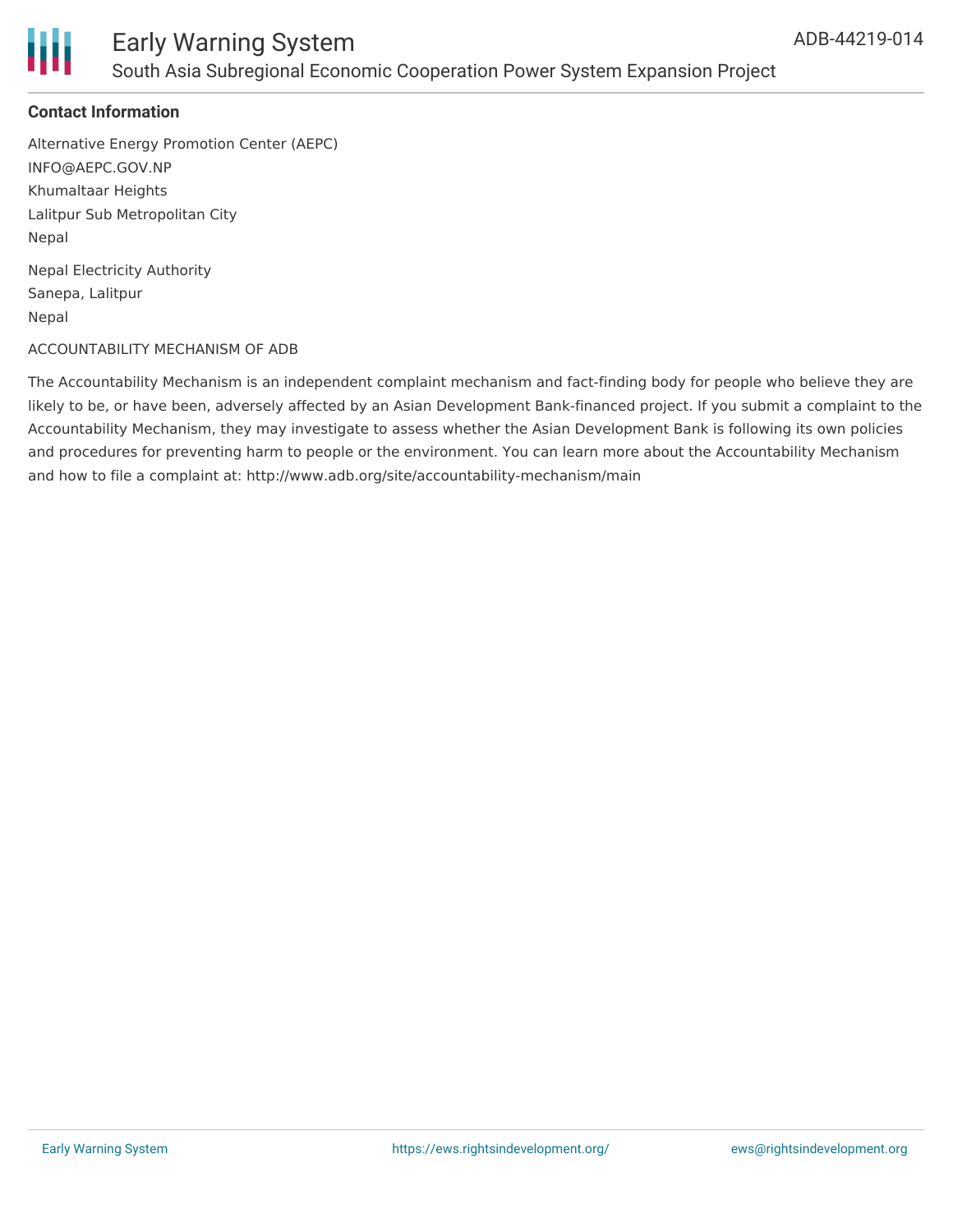## Early Warning System

South Asia Subregional Economic Cooperation Power System Expansion Project

#### **Bank Documents**

- Amendment to the Grant Agreement (Externally Financed [Government](https://ewsdata.rightsindevelopment.org/files/documents/14/ADB-44219-014_GGp6fZP.pdf) of Norway) for Grant 0397-NEP: So [Original Source]
- [Amendment](https://ewsdata.rightsindevelopment.org/files/documents/14/ADB-44219-014_7JhzJpS.pdf) to the Loan Agreement (Special Operations) for Loan 3139-NEP: South Asia Subregional Econo [Original Source]
- [Amendment](https://ewsdata.rightsindevelopment.org/files/documents/14/ADB-44219-014_5Zm5Tzj.pdf) to the Loan Agreement (Special Operations) for Loan 3139-NEP: South Asia Subregional Econo [Original Source]
- Attached Technical [Assistance](https://ewsdata.rightsindevelopment.org/files/documents/14/ADB-44219-014_M1VybSv.pdf) [\[Original](https://www.adb.org/projects/documents/sasec-power-system-expansion-project-rrp) Source]
- Combined [Resettlement](https://ewsdata.rightsindevelopment.org/files/documents/14/ADB-44219-014_zDNM9UK.pdf) Plan and Indigenous Peoples Plan: Distribution [\[Original](https://www.adb.org/projects/documents/sasec-power-system-expansion-project-rrp) Source]
- Combined [Resettlement](https://ewsdata.rightsindevelopment.org/files/documents/14/ADB-44219-014_Y7Jc5gy.pdf) Plan and Indigenous Peoples Plan: Transmission [\[Original](https://www.adb.org/projects/documents/sasec-power-system-expansion-project-rrp) Source]
- [Contribution](https://ewsdata.rightsindevelopment.org/files/documents/14/ADB-44219-014_wFpKe8g.pdf) to the ADB Results Framework [\[Original](https://www.adb.org/projects/documents/sasec-power-system-expansion-project-rrp) Source]
- Country Economic [Indicators](https://ewsdata.rightsindevelopment.org/files/documents/14/ADB-44219-014_DuwCJk1.pdf) [\[Original](https://www.adb.org/projects/documents/sasec-power-system-expansion-project-rrp) Source]
- [Development](https://ewsdata.rightsindevelopment.org/files/documents/14/ADB-44219-014_7OuPlGI.pdf) Coordination [\[Original](https://www.adb.org/projects/documents/sasec-power-system-expansion-project-rrp) Source]
- [Economic](https://ewsdata.rightsindevelopment.org/files/documents/14/ADB-44219-014_6WV8j9B.pdf) Analysis [\[Original](https://www.adb.org/projects/documents/sasec-power-system-expansion-project-rrp) Source]
- [Environmental](https://ewsdata.rightsindevelopment.org/files/documents/14/ADB-44219-014_G0HE6Kr.pdf) Assessment and Review Framework: Mini-Grid Renewable Energy [\[Original](https://www.adb.org/projects/documents/sasec-power-system-expansion-project-rrp) Source]
- [Environmental](https://ewsdata.rightsindevelopment.org/files/documents/14/ADB-44219-014_vn8q5Fq.pdf) Monitoring Report (January-June 2017) [\[Original](https://www.adb.org/sites/default/files/project-documents/44219/44219-014-emr-en.pdf) Source]
- [Financial](https://ewsdata.rightsindevelopment.org/files/documents/14/ADB-44219-014_lqtjYjb.pdf) Analysis [\[Original](https://www.adb.org/projects/documents/sasec-power-system-expansion-project-rrp) Source]
- Gender Action Plan: Gender Equality and Social [Inclusion](https://www.adb.org/projects/documents/sasec-power-system-expansion-project-rrp) Plan
- Grant Agreement (Externally Financed [Government](https://www.adb.org/projects/documents/grant-agreement-sasec-power-system-expansion-project-0397-grj) of Norway) for Grant 0397-NEP: South Asia Subregio [Original Source]
- Grant [Agreement](https://www.adb.org/projects/documents/grant-agreement-sasec-power-system-expansion-project-grj) (Externally Financed Strategic Climate Fund) for Grant 0398-NEP: South Asia Subreg [Original Source]
- Grant [Agreement](https://www.adb.org/projects/documents/grant-0520-nep-ef-scf-sasec-power-system-expansion-grj) (Externally Financed Strategic Climate Fund) for Grant 0520-NEP: SASEC Power Syste [Original Source]
- Grant Agreement: Externally [Financed-Government](https://www.adb.org/projects/documents/sasec-power-system-expansion-project-rrp) of Norway
- Grant Agreement: Externally [Financed-Strategic](https://www.adb.org/projects/documents/sasec-power-system-expansion-project-rrp) Climate Fund
- Indigenous Peoples Planning [Framework:](https://ewsdata.rightsindevelopment.org/files/documents/14/ADB-44219-014_zmZZvlJ.pdf) Mini-Grid Renewable Energy [\[Original](https://www.adb.org/projects/documents/sasec-power-system-expansion-project-rrp) Source]
- Initial [Environmental](https://ewsdata.rightsindevelopment.org/files/documents/14/ADB-44219-014_n2CzPKl.pdf) Examination: Sample Subprojects of Mini-Grid Renewable Energy [\[Original](https://www.adb.org/projects/documents/sasec-power-system-expansion-project-rrp) Source]
- Initial [Environmental](https://ewsdata.rightsindevelopment.org/files/documents/14/ADB-44219-014_HGVBbyc.pdf) Examination: Transmission and Distribution [\[Original](https://www.adb.org/projects/documents/sasec-power-system-expansion-project-rrp) Source]
- Loan [Agreement](https://www.adb.org/projects/documents/sasec-power-system-expansion-project-rrp)
- Loan Agreement (Special Operations) for Loan 3139-NEP: South Asia Subregional Economic [Cooperation](https://www.adb.org/projects/documents/loan-agreement-sasec-power-system-expansion-project-sfj) P [Original Source]
- Project [Administration](https://www.adb.org/projects/documents/sasec-power-system-expansion-project-rrp) Manual
- Project [Agreement](https://ewsdata.rightsindevelopment.org/files/documents/14/ADB-44219-014_cxfxPKe.pdf) (Externally Financed Strategic Climate Fund) for Grant 0520-NEP: SASEC Power Sys [Original Source]
- Project Agreement for Loan 3139-NEP and Grant 0397-NEP: South Asia Subregional Economic [Cooperation](https://ewsdata.rightsindevelopment.org/files/documents/14/ADB-44219-014_QdXTVP0.pdf) [Original Source]
- Project Agreement for Loan 3139-NEP and Grant 3098-NEP: South Asia Subregional Economic [Cooperation](https://ewsdata.rightsindevelopment.org/files/documents/14/ADB-44219-014_gZPuG2t.pdf) [Original Source]
- Project [Agreement:](https://www.adb.org/projects/documents/sasec-power-system-expansion-project-rrp) Alternative Energy Promotion Centre
- Project [Agreement:](https://www.adb.org/projects/documents/sasec-power-system-expansion-project-rrp) Nepal Electricity Authority
- Project [Disclosure](https://ewsdata.rightsindevelopment.org/files/documents/14/ADB-44219-014.pdf) PDF [\[Original](https://www.adb.org/printpdf/projects/44219-014/main) Source]
- [Resettlement](https://ewsdata.rightsindevelopment.org/files/documents/14/ADB-44219-014_mw8HneT.pdf) Framework: Mini-Grid Renewable Energy [\[Original](https://www.adb.org/projects/documents/sasec-power-system-expansion-project-rrp) Source] Risk Assessment and Risk [Management](https://ewsdata.rightsindevelopment.org/files/documents/14/ADB-44219-014_Q2UiUbv.pdf) Plan [\[Original](https://www.adb.org/projects/documents/sasec-power-system-expansion-project-rrp) Source]